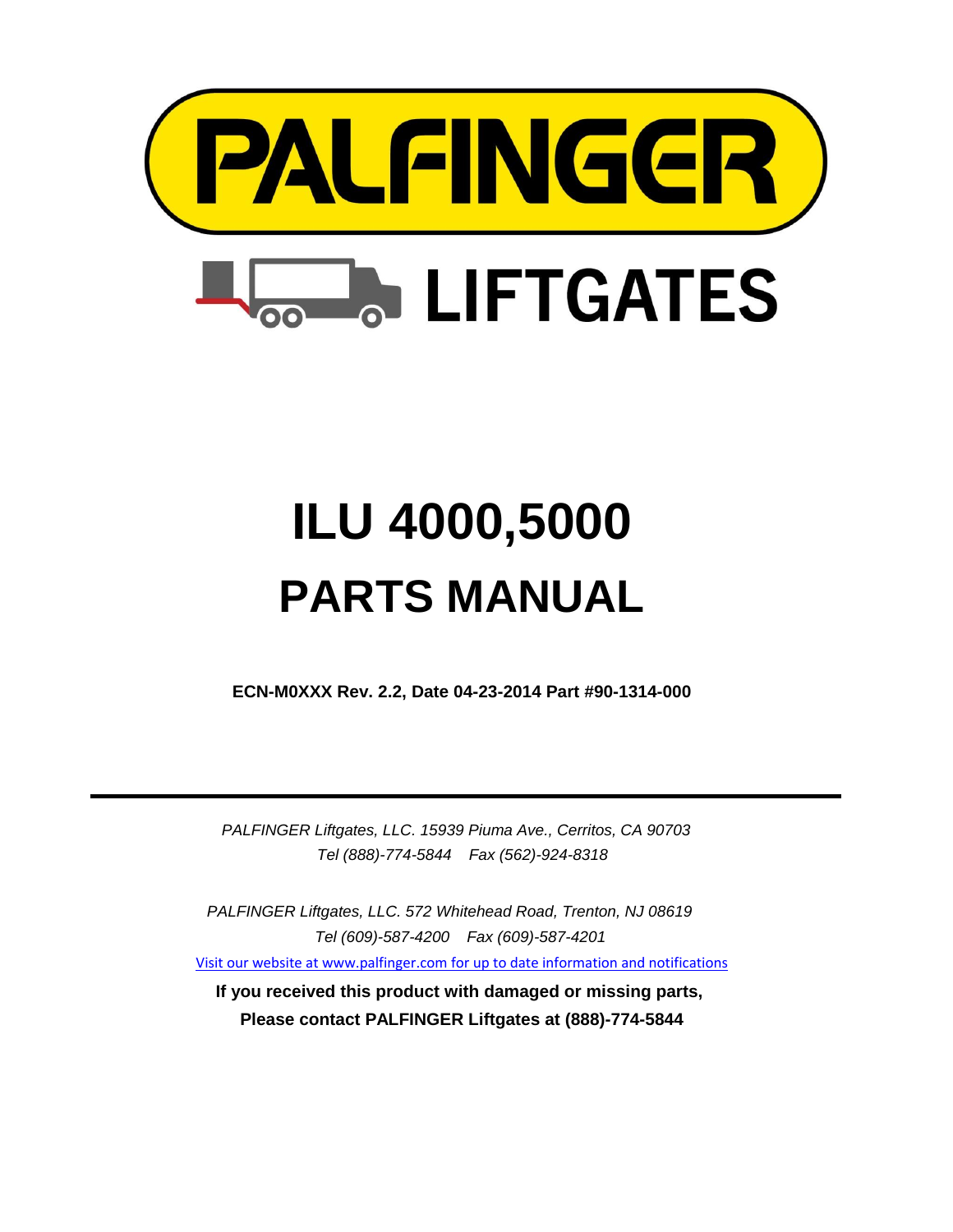*Built to Deliver - Every Time*



#### **INDEX**

## *ILU - Liftgate*

Important gate information: On the top of the main tube, in which the power powerpack is installed



| <b>Description</b>      | Page |
|-------------------------|------|
| <b>LIFTING GEAR</b>     | 3    |
| <b>SLIDE RAILS</b>      | 4    |
| PLATFORM STEEL-ALUMINUM | 5    |
| <b>CART STOP</b>        | 6    |
| <b>ROLLER KIT</b>       | 7    |
| <b>CONTROL SYSTEM</b>   | 8    |
| <b>CYLINDER</b>         | 9    |
| <b>LIFTCYLINDER</b>     | 10   |
| <b>TILTCYLINDER</b>     | 11   |
| PUSH- PULL CYLINDER     | 12   |
| <b>POWER PACK MBB</b>   | 13   |
| <b>HYDRAULIC PIPE</b>   | 14   |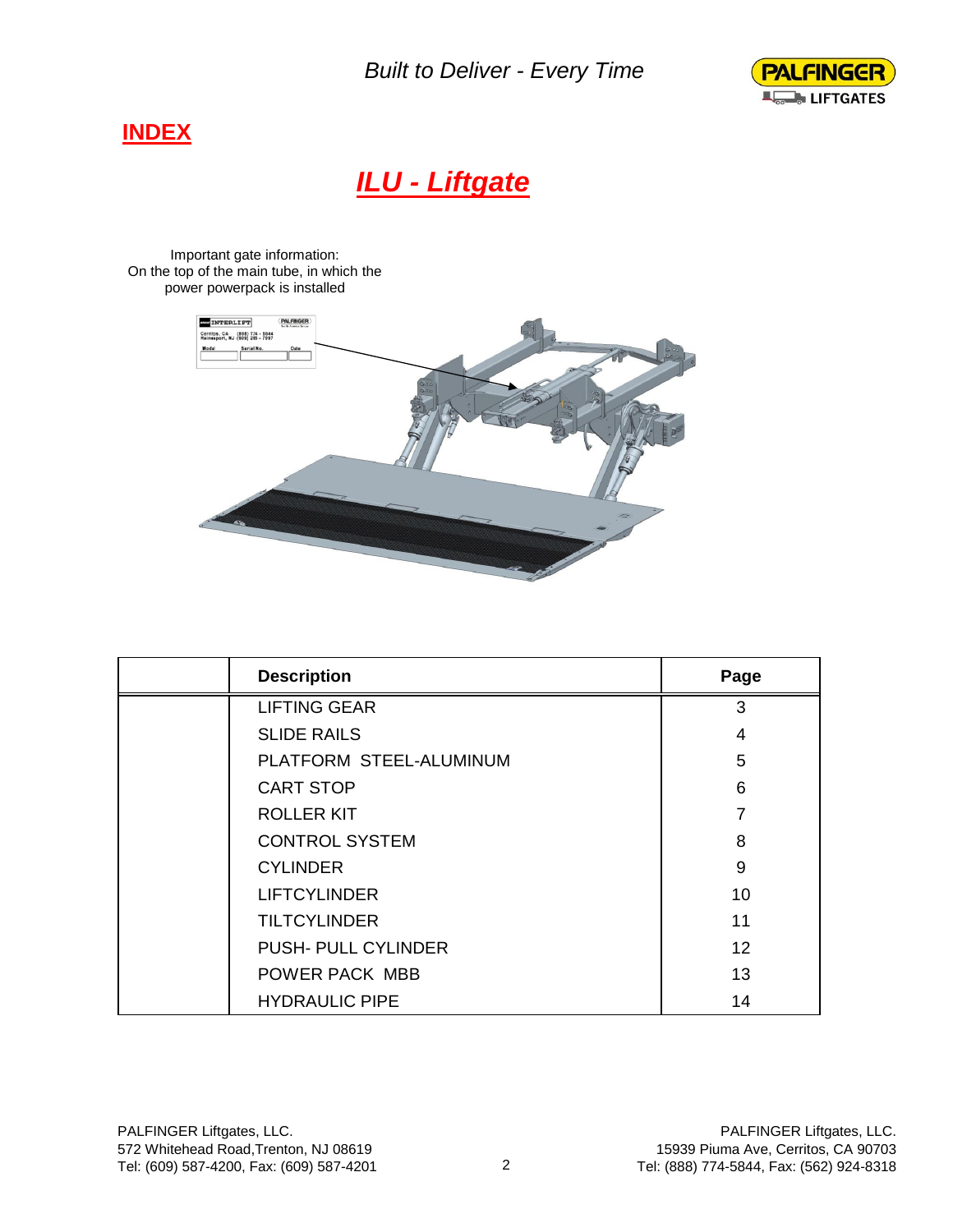

## **ILU Lifting Gear**



| No.            | <b>Description</b>                       | Part No.   |
|----------------|------------------------------------------|------------|
|                | Frame                                    | P-2020153  |
| 2              | Liftarm, 800mm                           | P-2020747  |
| 3              | Adjust Head, Tilt Cylinder 800mm         | P-1350050  |
| 4              | Tilt cylinder 40.36.596                  | P-2017211  |
| 5              | Lift cylinder 70.36.516                  | P-2004093  |
| 6              | Push Pull cylinder                       | P-1407997  |
| $\overline{7}$ | Pin, upper lift cylinder 36x78mm         | P-1350394  |
| 8              | Pin, lower lift arm 40x95mm              | P-1331371  |
| 9              | Rubber Cover 7x7"                        | P-68483018 |
| 10             | Bolt, Pin Lock M8x16mm                   | P-2009212  |
| 11             | Slider Pad, Kit & Clutch, Bolts and Nuts | P-2014290A |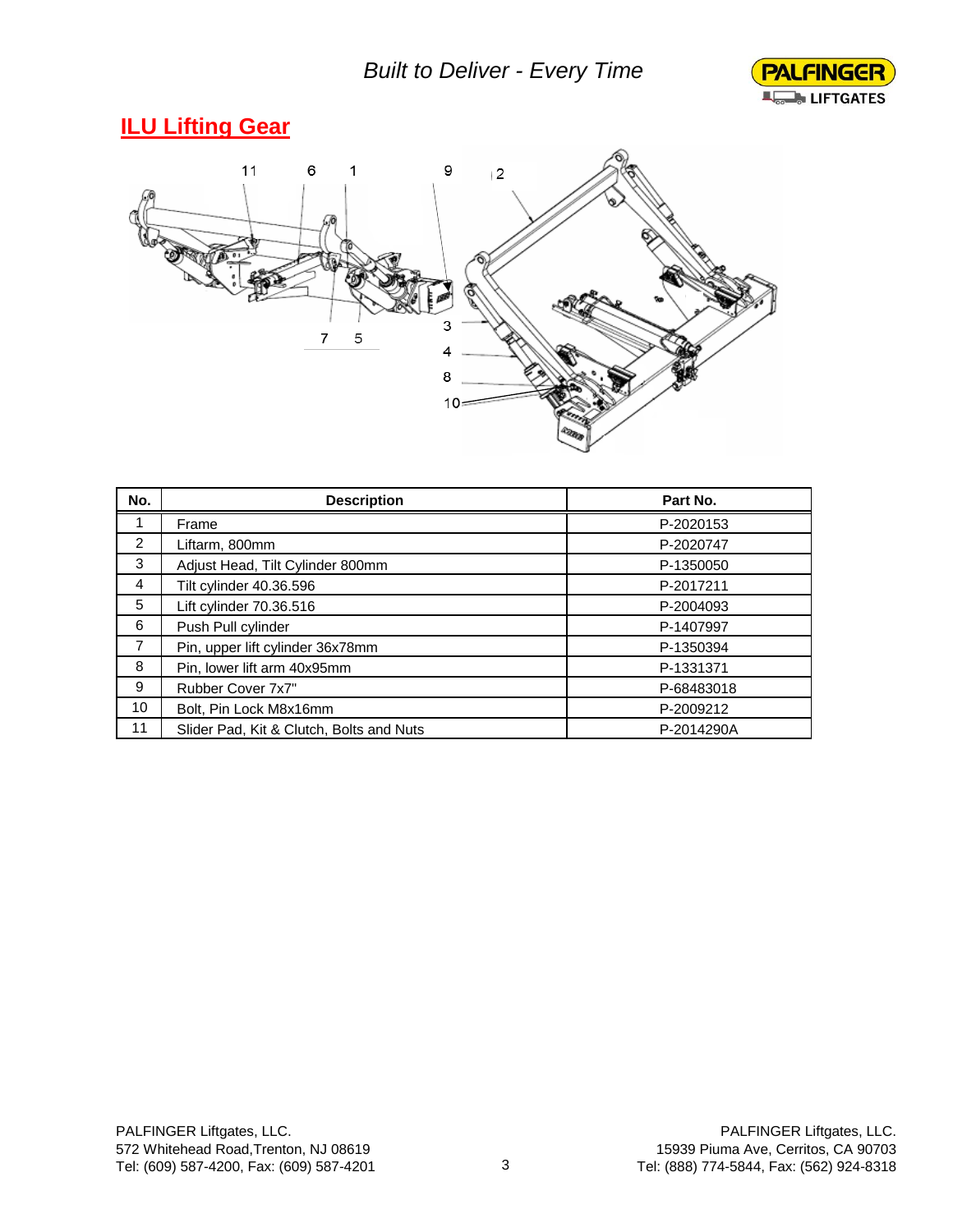

#### **ILU Slide Rails**



| No. | <b>Description</b>                                | Part No.    |
|-----|---------------------------------------------------|-------------|
|     | Slider rail                                       | P-2016005   |
| 2   | Mount plate, front driver side                    | P-2016715   |
| 3   | Mount plate, front curb side                      | P-2016716   |
| 4   | Mount plate, back both sides                      | P-2016003   |
| 5   | Screw, hex head w/ locking plate M16x50mm         | P-2014969   |
| 6   | Nut, hex head w/ locking plate                    | P-2014971   |
| 7   | Endplate, Kit, incl. Screws, Nuts, Rubber Snubber | P-2015999A  |
| 8   | Mount for Controlbox                              | P-2015998   |
| 9   | Screw, hex head M12x120mm                         | P-1090017   |
| 10  | Nut, hex head, M12                                | P-1409457   |
| 11  | Cover, Rail, Plastic                              | P-2013599   |
|     |                                                   |             |
|     | Only for the Trailer Version                      |             |
| 12  | Bracket, bolt on, .375A36                         | 65-1310-101 |
| 13  | Spacer Plate, bolt on                             | 65-1311-001 |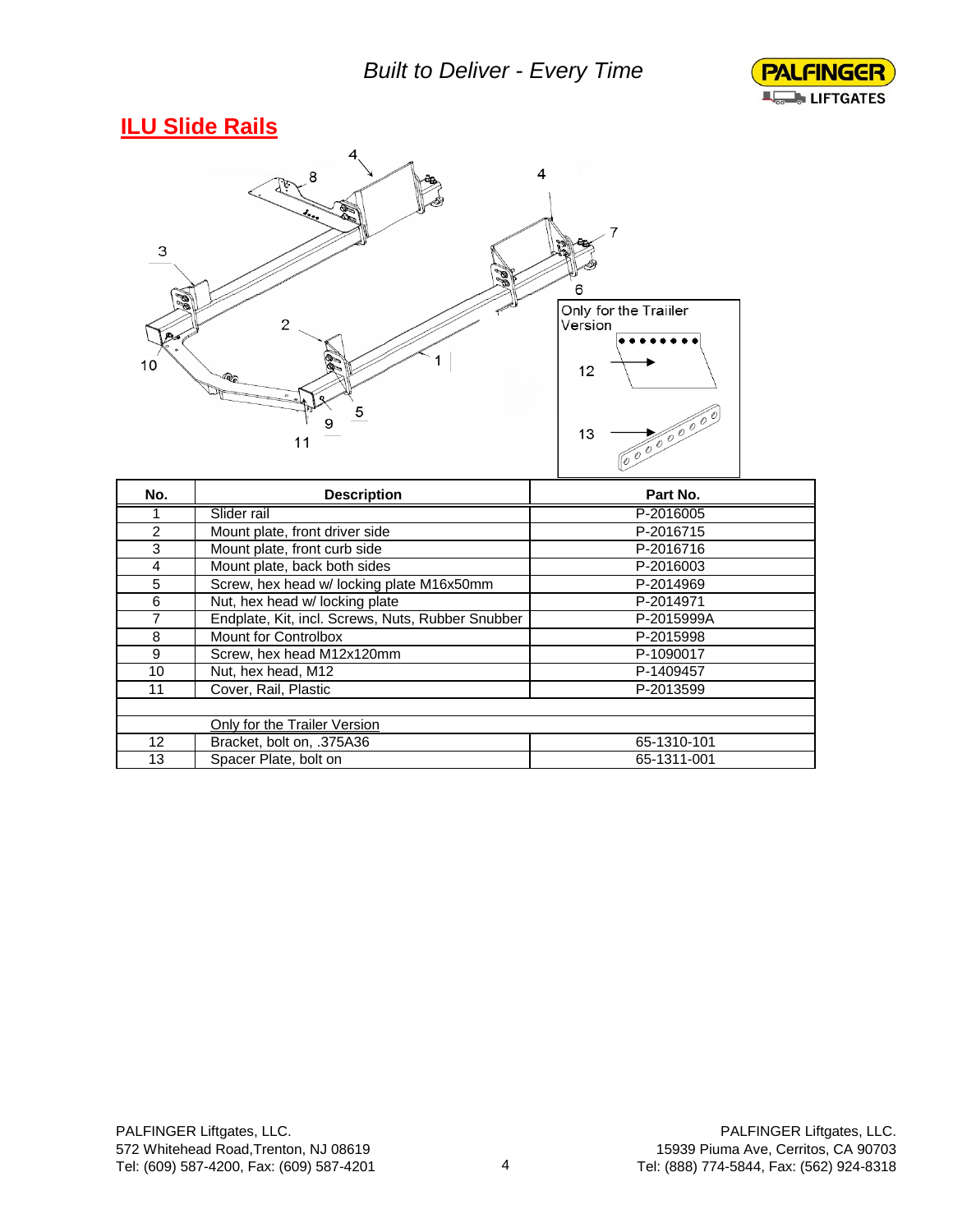

#### **ILU Platform**

#### *Steel-Aluminum platform*



| No.            | <b>Description</b>                                 | Part No.     |
|----------------|----------------------------------------------------|--------------|
| 1              | Pin, upper lift arm 36x120mm                       | P-1350858    |
| $\overline{2}$ | Pin, upper tilt cylinder 36x198mm                  | P-1358176    |
| 3              | <b>Rollerkit</b>                                   | P-1358181    |
| 4              | Cover, plastic                                     | P-2019337    |
| 5              | Spacer bushing 12x28x35mm, plastic                 | P-2014209    |
| 6              | Rubber snubber w/ hex head bolt                    | P-71042936   |
| 7              | Foot control button 2-wire                         | P-1330945    |
| 8              | Handlestrap                                        | P-1201681    |
| 9              | Cap, Side Bottom Ang, 67"                          | P-9832521700 |
| 10             | Cap, Side Top Flat 71"                             | P-1244631    |
| 11             | Cap tip curb side, plastic with cart stops         | P-9083239000 |
| 12             | Cap tip driver side, plastic with cart stops       | P-9083238000 |
| 13             | Torsion bar, 13x1430mm                             | P-9083175090 |
| 14             | Torsion bar retainer 22x380                        | P-9083174015 |
| 16             | Cart stop lid, curb side                           | P-1406251    |
|                | Cart stop lid, driver side                         | P-1406251    |
| 17             | Hinge - 20mm hole                                  | P-9832240195 |
| 18             | Warning light                                      | P-2019307    |
|                |                                                    |              |
|                | Platform, steel-alu specific length and width size | on request   |
|                | Main section, specific length and width size       | on request   |
|                | Tip section, specific length and width size        | on request   |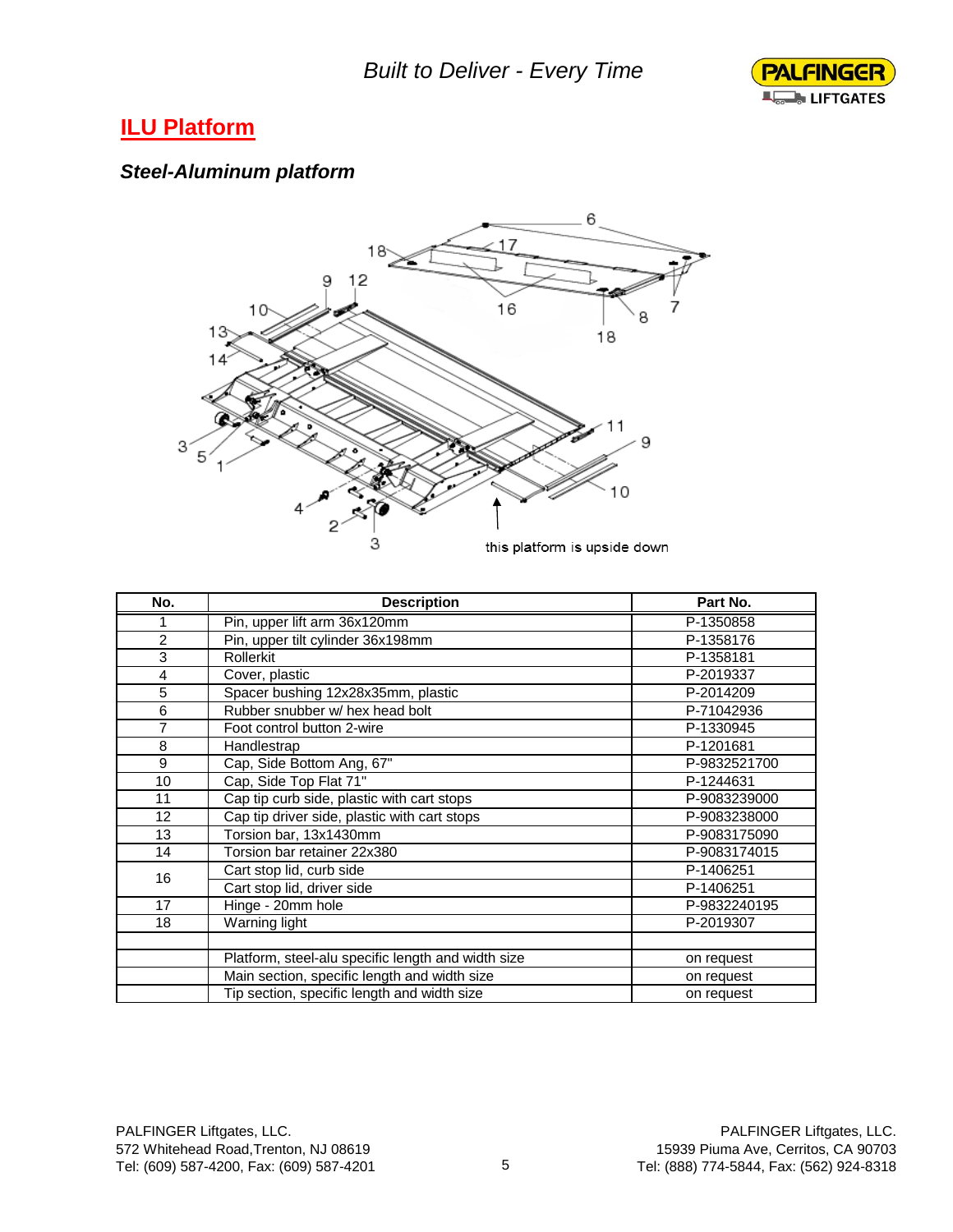

#### **ILU Cart Stop**



| No. | <b>Description</b>              | Part No.  |
|-----|---------------------------------|-----------|
|     | Spring Wire, Cart Stop          | P-1408661 |
| っ   | Filler, Cart Stop Center        | P-2003302 |
| 3   | Filler, Cart Stop left          | P-2003303 |
| 4   | Filler, Cart Stop right w/notch | P-2003301 |
| 5   | Lid, Cart Stop, Driver Side     | P-1406251 |
| 6   | Clip, Hold Down, Cart Stop      | P-1406249 |
|     | C- Clip, 1.38", Sq w/holes      | P-2004637 |
| 8   | Lid, Cart Stop, Curb Side       | P-1406251 |
| 9   | Rod suport 1.38x4.75"           | P-1406245 |
| 10  | Sliding Rod                     | P-1406248 |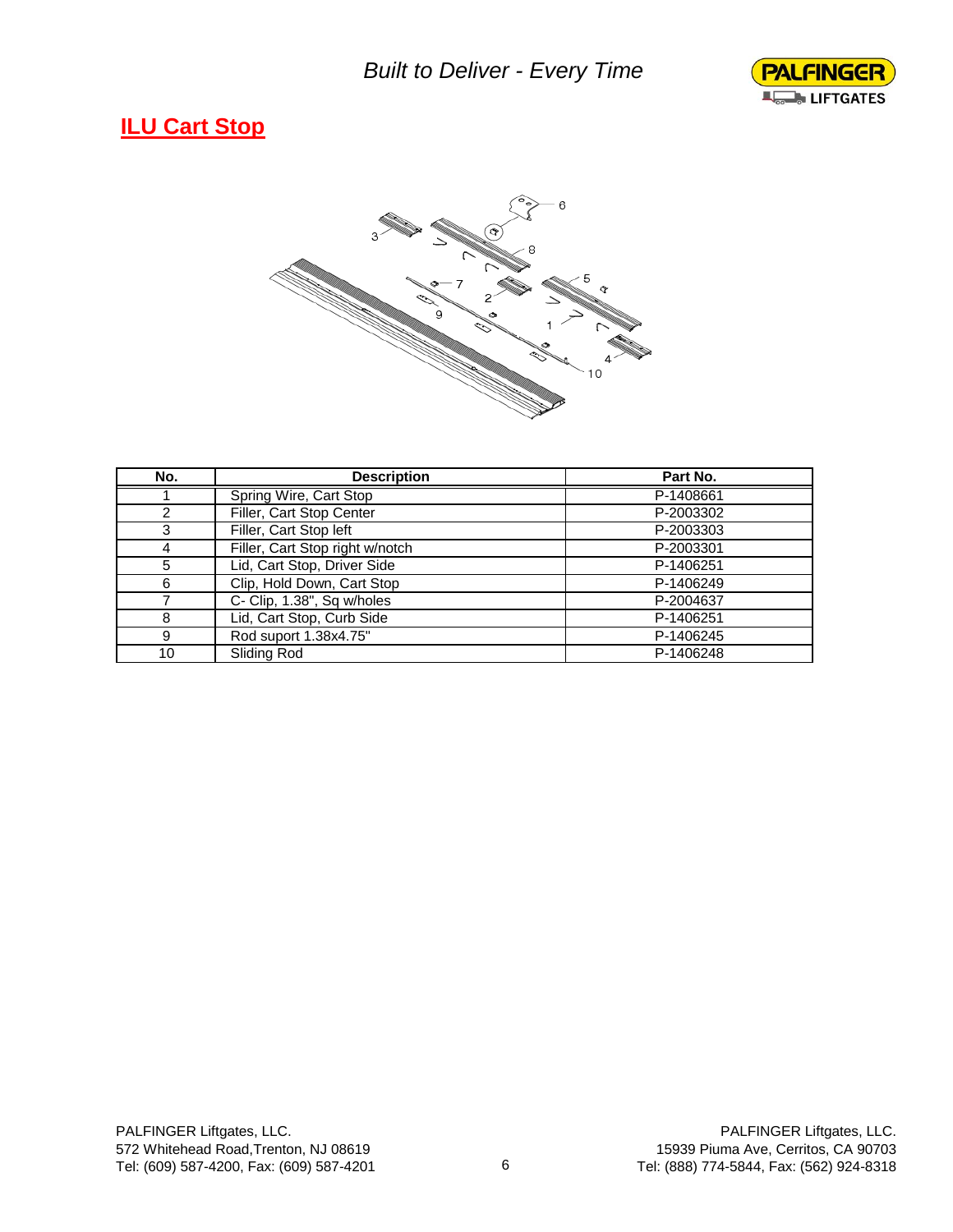

## **ILU Roller Kit**



| No. | <b>Description</b>                | Part No.  |
|-----|-----------------------------------|-----------|
|     | Rollerkit                         | P-1358181 |
|     | Pin, upper tilt cylinder 36x198mm | P-1358176 |
|     | Nylon Roller                      | P-1111393 |
|     | Bolt, Pin Lock M8x16mm            | P-2009212 |
|     | Washer                            | P-1111379 |
|     | Snap Ring                         | P-1111388 |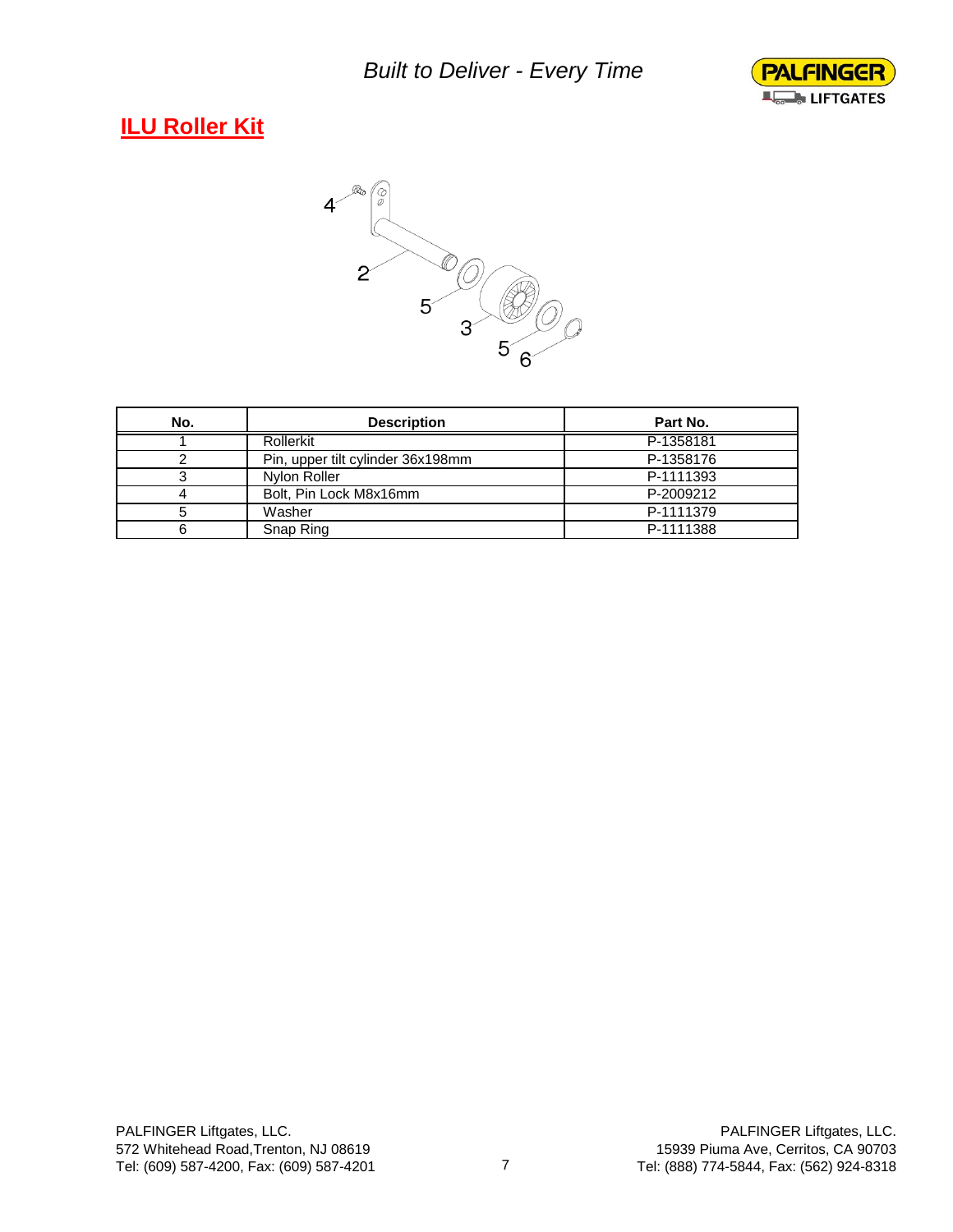

#### **ILU CONTROL SYSTEM**



| No. | <b>Description</b>                                    | Part No.    |
|-----|-------------------------------------------------------|-------------|
|     | 2 Button hand control with coil                       | P-72916816  |
| 1   | 2 Button hand control with coil and 4 way plug        | P-72916816P |
|     | 2 Button hand control with coil and 7way plug         | P-1300135   |
| 2   | Flip down lid                                         | P-2007476   |
| 3   | Plug, 4 way                                           | 3-00010     |
|     | Plug, Hella, 7 way                                    | P-1237109   |
| 4   | Socket, 4 way                                         | 3-00011     |
|     | Socket, Hella, 7 way w/ seal                          | P-1299912A  |
| 6   | <b>Operating Decal</b>                                | P-2007416   |
| 8   | Contact block                                         | P-2007457   |
| 9   | Momentary turn knob                                   | P-2007456   |
| 12  | On- off switch                                        | P-2009186   |
| 15  | Foot control button 2 wire                            | P-1330945   |
| 16  | Foot control button                                   | P-1405256   |
| 20  | PC- board M Control                                   | P-2029091   |
| 21  | Cover with hinge, for control system                  | P-2029906   |
| 22  | Wire harness for power pack (J1)                      | P-2010018   |
| 26  | Wire harness for warning lights and foot control (J3) | P-1342776   |
| 27  | Solenoid Plug w/long cable(J1), (J4), (J42.1)         | P-67254198  |
| 28  | Sensor B15 for platform (J41)                         | P-1332485   |
| 29  | Sensor B13 for lift arm (J41)                         | P-1332476   |
| 30  | Clamp for cover                                       | P-2010169   |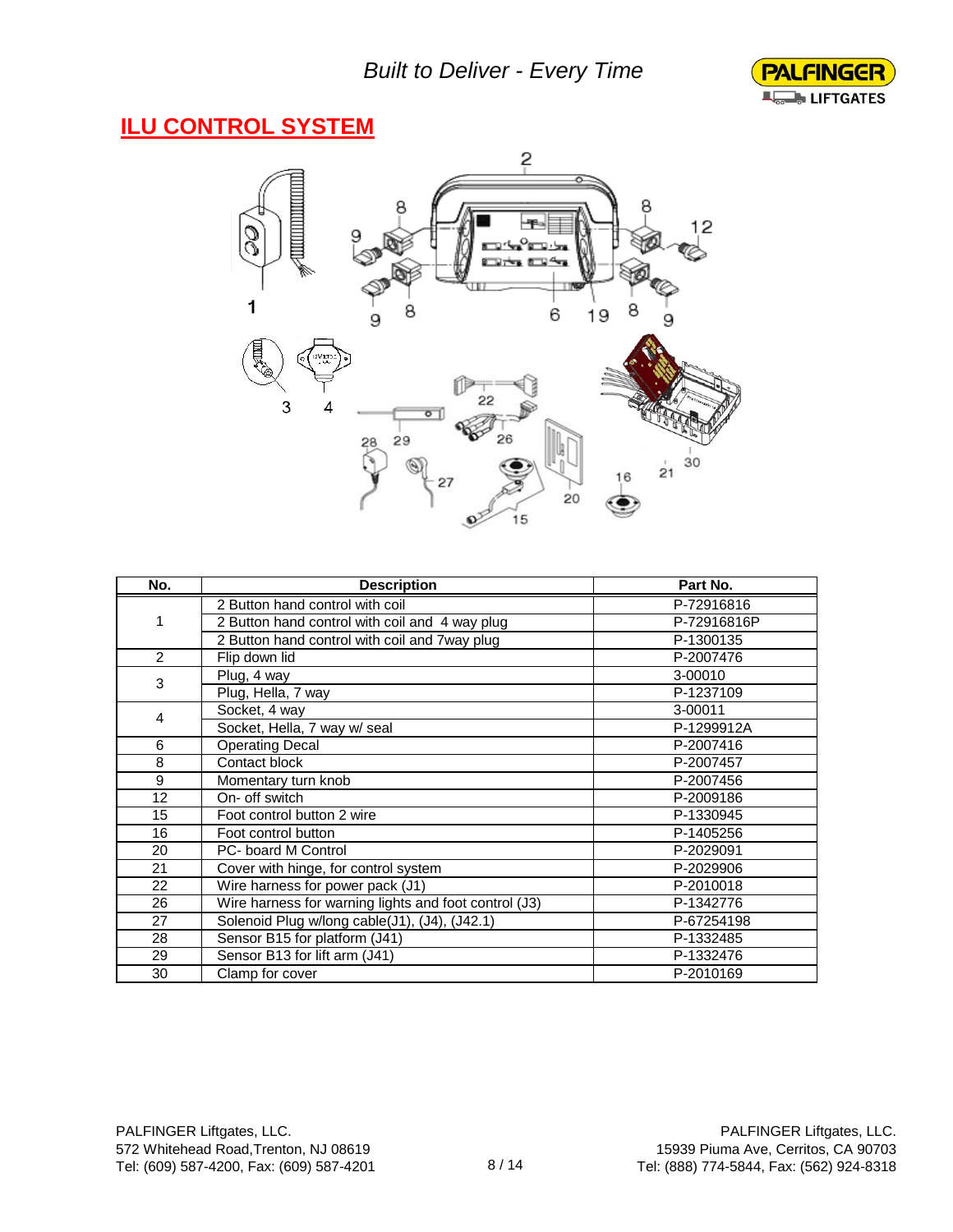

## **ILU Cylinder**



#### **Lift arm 800mm (31½'')**

| No. | <b>Description</b>                 | Part No.  |
|-----|------------------------------------|-----------|
|     | Lift cylinder 70.36.516            | P-2004093 |
|     | Tilt cylinder 40.36.596            | P-2017211 |
| 3   | Adjusting head 10 1/2"             | P-1350050 |
|     | Push-pull cylinder 30.16.820 600mm | P-1407997 |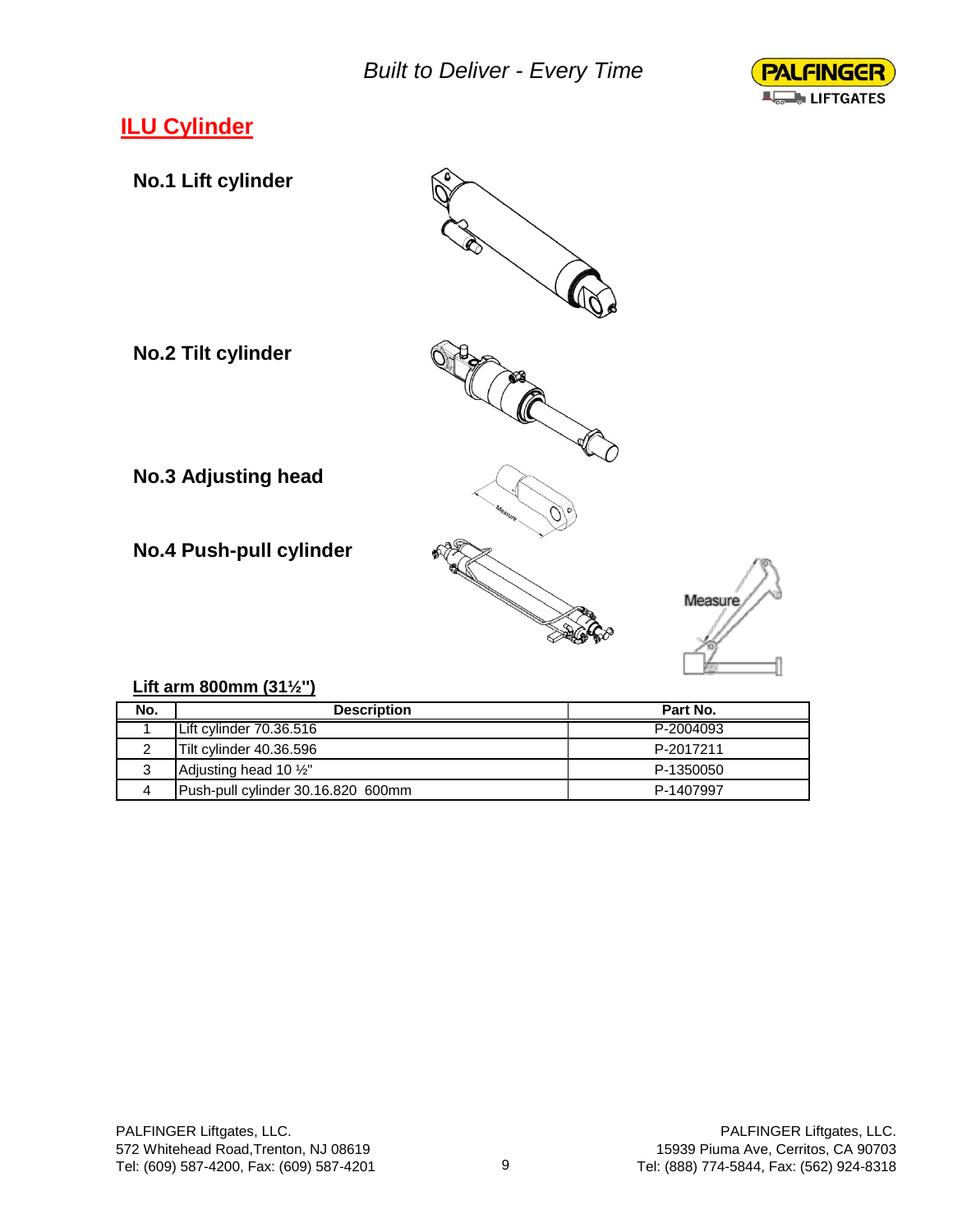

#### **ILU Liftcylinder**



| No.             | <b>Description</b>            | Part No.   |
|-----------------|-------------------------------|------------|
|                 | Lift cylinder 70.36.516       | P-2004093  |
| 2               | Piston rod 70.36.462          | P-2004096  |
| 3               | Lift Rebuild kit 70mm         | P-2021847  |
| 4               | <b>Restrictor No.4</b>        | P-1363828  |
| 5               | Adaptor / hose fitting        | P-1188263  |
| 9               | Valve, double locking         | P-1284466  |
| 11              | Bushing 40x36x41              | P-1403363  |
| 12 <sup>2</sup> | Grease nipple, 45 degrees     | P-1284493  |
| 13              | Sleeve, rubber, lift cylinder | P-1098362  |
| 14              | Clamp 60-80/9                 | P-68734258 |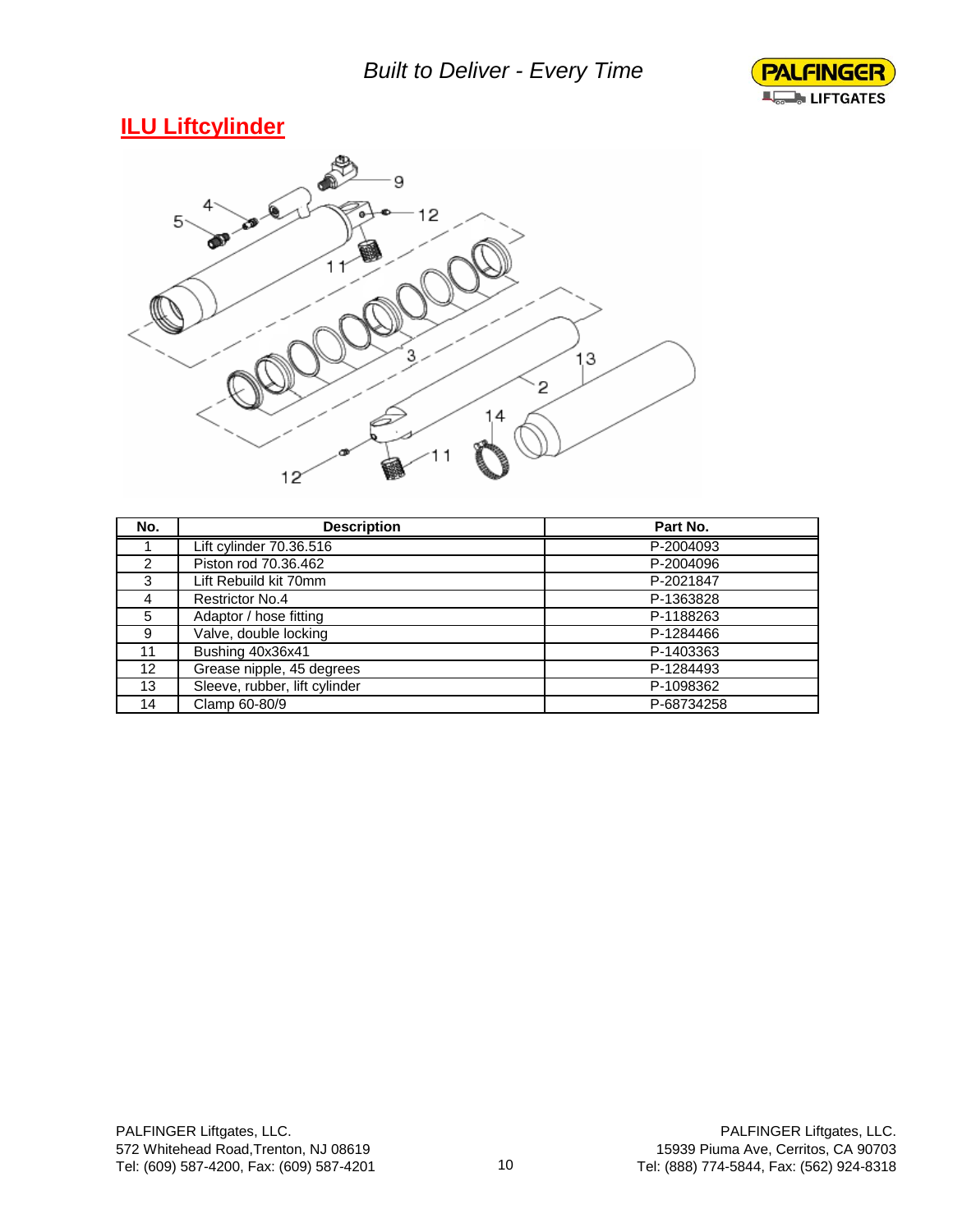#### *Built to Deliver - Every Time*



#### **ILU Tiltcylinder**



| No.           | <b>Description</b>             | Part No.   |
|---------------|--------------------------------|------------|
|               | Piston rod, tilt cylinder      | P-1410866  |
| $\mathcal{P}$ | Rebuild kit, tilt cylinder     | P-1330683  |
| 3             | Bushing 40x36x41mm             | P-1403363  |
| 4             | Lock nut, tilt cylinder        | P-71597563 |
| 5             | End plug, tilt cylinder        | P-68813557 |
| 6             | Restrictor 6 I/min             | P-1325551  |
|               | Adaptor 1/4 X 10L hose fitting | P-1188263  |
| 8             | Grease zerk w/ red cap         | P-2019653  |
| 9             | Adjusting head 10 1/2"         | P-1350050  |
| 10            | Valve, single locking          | P-67282345 |
| 11            | Fitting, 90 deg                | P-1232266  |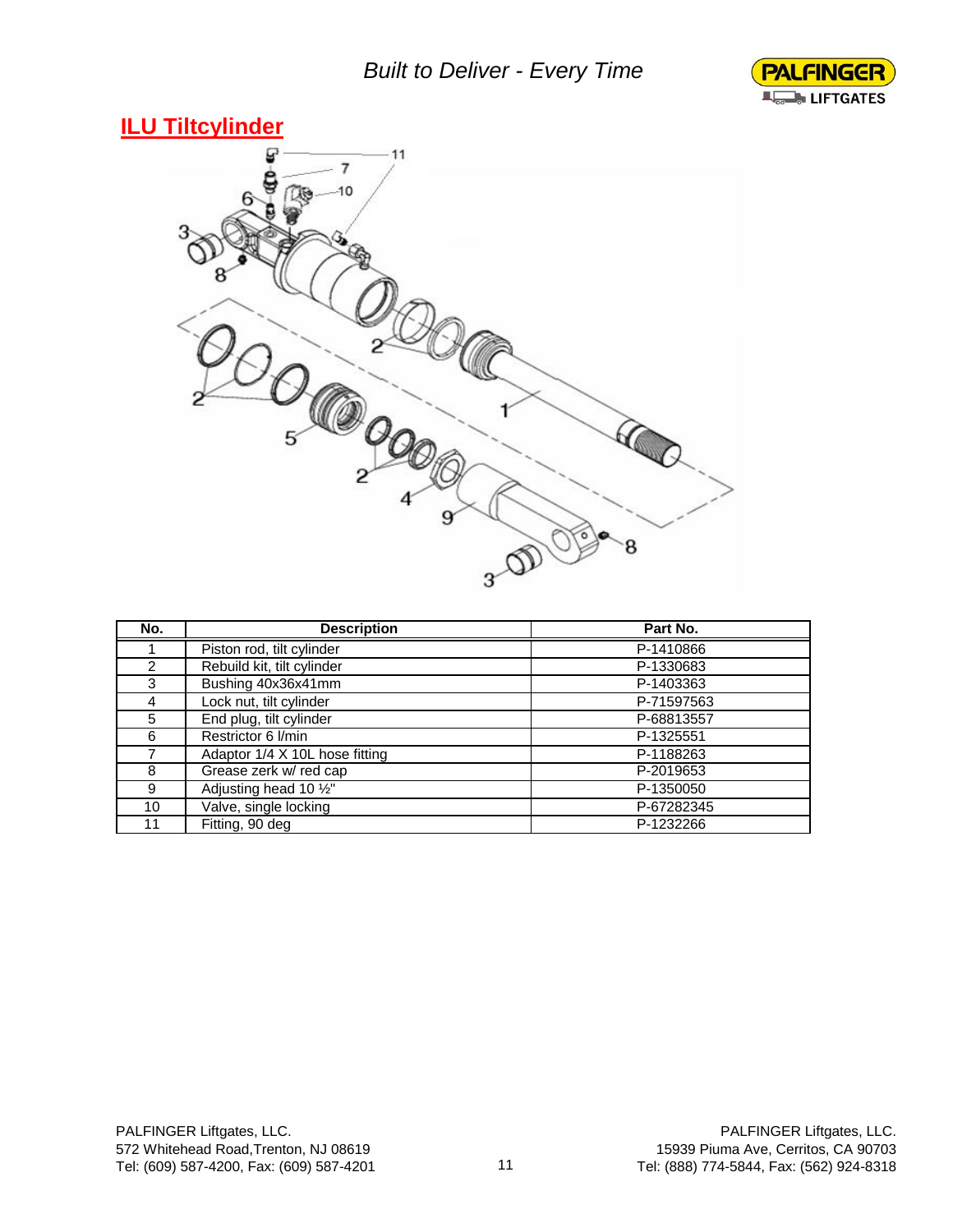

## **ILU Push-Pull Cylinder**



| No. | <b>Description</b>                         | Part No.  |
|-----|--------------------------------------------|-----------|
|     | Adaptor 1/4 X 10L Hose Fitting             | P-1188263 |
| 2   | Piston rod - 30.16.760, 600mm              | P-1408947 |
| 3   | Rebuild kit                                | P-1330763 |
| 4   | End plug, Push-Pull Cylinder               | P-1402032 |
| 6   | Fitting - $90^\circ$                       | P-1232266 |
|     | Tee- Fitting                               | P-1111075 |
| 8   | Pipe, Steel, 544mm                         | P-1407989 |
| 9   | Pipe, Steel, 732mm                         | P-1407990 |
| 11  | Clevis pin, Kit, incl. cotter pin & Washer | P-1330089 |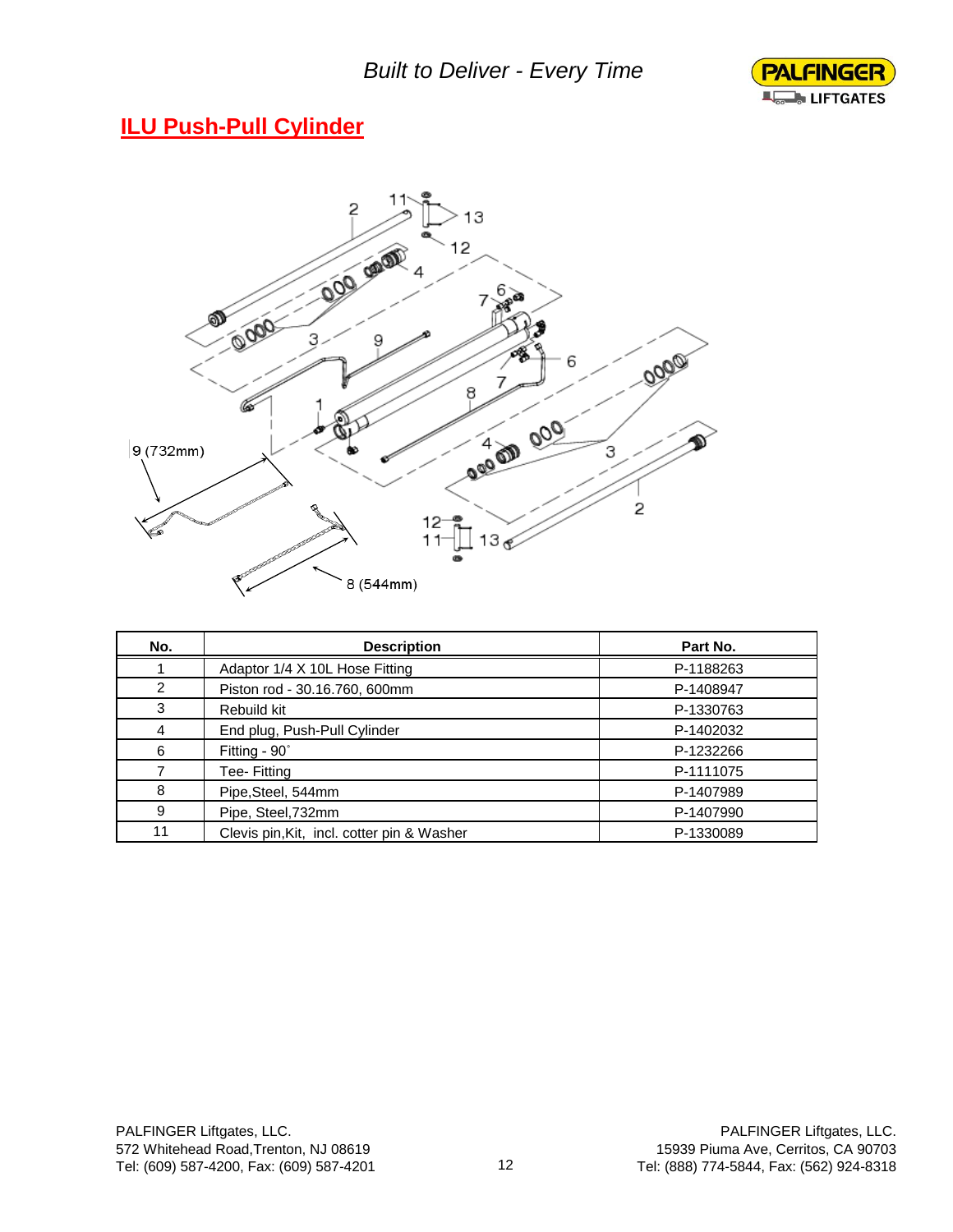

#### **ILU Power Pack**



| No.            | <b>Description</b>              | Part No.   |
|----------------|---------------------------------|------------|
| 1              | Power pack w/tray, complete     | P-1406000  |
| 2              | Motor 12 Volt                   | P-1353555  |
| 3              | Pipe                            | on request |
| 4              | Pump, 2ccm                      | P-1298068  |
| 5              | Oil reservoir, 8liter           | P-1362483  |
| 6              | Shift valve (S-5)               | P-1299412  |
| $\overline{7}$ | Flow divider spring & plunger   | P-1405972  |
| 8              | Pressure relief valve           | P-1298111  |
| 9              | Motor solenoid                  | P-1320127  |
| 10             | Hydraulic hoses to valve block  | P-1112885  |
| 11             | Flow control valve (R5)         | P-1298086  |
| 12             | Breather cap                    | P-1362518  |
| 13             | Clamp for oil reservoir         | P-1362509  |
| 14             | O-ring Oil Reservoir            | P-1297972  |
| 15             | Hydraulic hose Adapter - Gauge  | P-71067009 |
| 16             | Filter for pump                 | P-1298022  |
| 17             | Carbon brushes kit (4 pieces)   | P-1410330  |
| 18             | Coupler 17x48                   | P-1406264  |
| 19             | Adaptor 1/4 X 10I Hose Fittting | P-1188263  |
| 21             | Drain plug                      | P-66373088 |
| 22             | Sealing washer                  | P-1298013  |